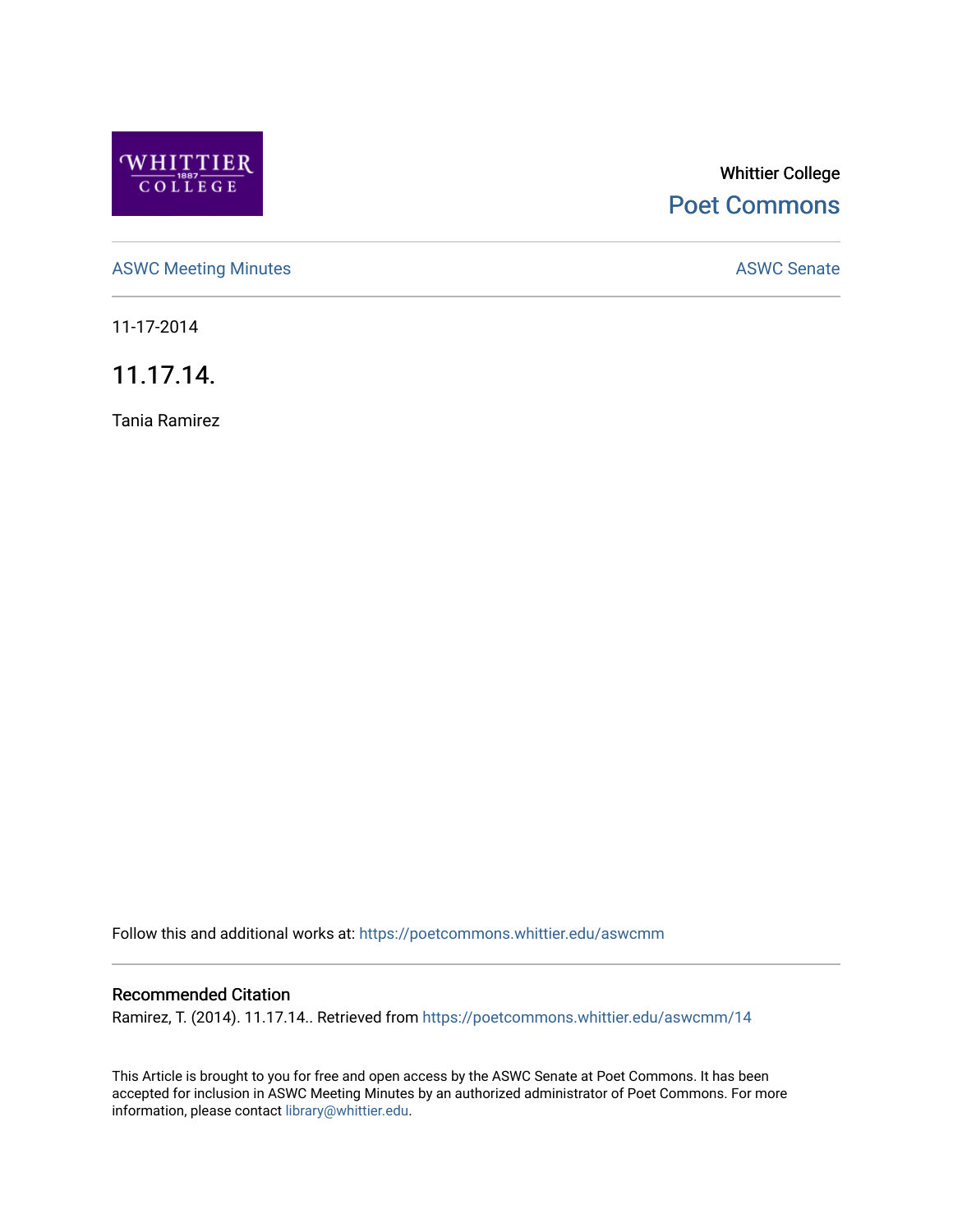

## **Meeting Minutes for November 17, 2014**

## **I.** Meeting is called to order at 7:07 pm

- a. Moment of Silence observed for our Quaker Traditions.
- b. Inspirational Quote
	- a. "Always remember you are unique, just like everybody else"- Marge Mead.
	- b. Read by Senator Reyes.

## **II. Mission Statement**

- a. The ASWC Senate, as the governing body of the Associated Students of Whittier College, is dedicated to the betterment of the college as an institution and as a member of the broader community. The Senate shall assist on-campus clubs and organizations in creating, promoting and implementing dynamic programs and events that involve students and add value to their educational experience. This body will act as an open forum for students to voice their opinions and desires, always keeping the best interests of the ASWC in mind. In all of its actions, the Senate will serve the students first with integrity, dedication, responsibility and humility.
- b. Read by Senator Boynton.

# **III. Roll Call- Secretary Ramirez**

- **a.** Present: President Esquer, Vice President Duarte, Treasurer Carlson, Director Allman, Director Rashid, Senator Boynton, Senator Kenny, Senator Perez, Senator Romero, Senator Jones, Senator Hovertsen, Senator Smith, Senator Meuwissen, Senator Murillo, Senator Doung, Senator Lendavai, Senator Santacruz, Senator Perez, Senator Reyes, Senator Atoya, Senator Kimball, Senator Vargas, Senator Butler, Senator Guzman.
- **b.** Absent excused: Dir. Allman, Dir. Rashid, Senator Guzman, Senator Murillo, Senator Jones, Senator Vargas, Senator Smith
- **c. Unexcused:**

# **IV. Minutes Amendment/Approval**

- a. Motion to Approve Minutes from November  $10^{th}$  Senator Kenny.
	- a. All Minutes will be posted on Org-Sync, under "ASWC Files"

## **Personnel Issue**

**V. President's Message- President Esquer**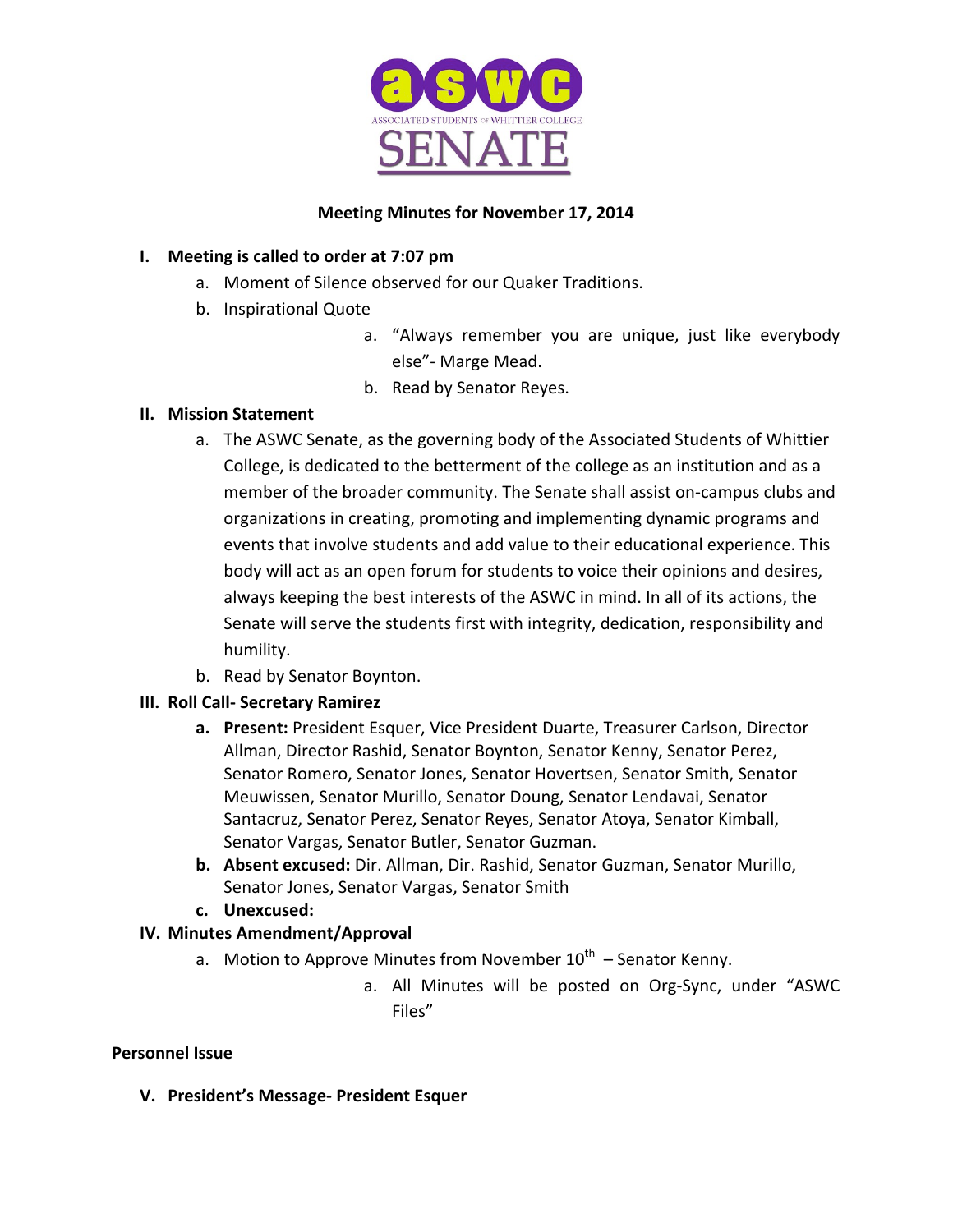a. On search committee and when over applications. An email was sent regarding this topic. The meeting was successful over all.

|  | VI. Treasurer's Report- Treasurer Carlson |  |  |  |
|--|-------------------------------------------|--|--|--|
|--|-------------------------------------------|--|--|--|

| <b>ASWC ACCOUNTS</b>                                        |                     |  |  |  |
|-------------------------------------------------------------|---------------------|--|--|--|
|                                                             | \$411.30            |  |  |  |
| <b>Executive Budget Balance:</b>                            | est.                |  |  |  |
| <b>Reserve Account Balance:</b>                             | \$36,259.10<br>est. |  |  |  |
|                                                             |                     |  |  |  |
| Total Funds Allocated:                                      | \$80,635.15         |  |  |  |
| <b>TOTAL ASWC FUNDS:</b>                                    |                     |  |  |  |
| • General Fund:                                             | \$3,781.97<br>est.  |  |  |  |
|                                                             |                     |  |  |  |
| <b>Total Requests Pending:</b><br>· First Readings Pending: | \$2,235.00          |  |  |  |
|                                                             | \$0.00              |  |  |  |
| • Second Readings Pending:                                  |                     |  |  |  |
| <b>RELATED ACCOUNTS</b>                                     |                     |  |  |  |
|                                                             |                     |  |  |  |
| Program Board Account:                                      | \$31,661.00<br>est. |  |  |  |
| Media Council Account:                                      | \$33,285.00         |  |  |  |
|                                                             |                     |  |  |  |

## **VII.Constituent Reports**

- **a. Senator Perez**
	- A. Met Wednesday at 6 pm in Diehl 004 next meeting might be on Tuesday because of travel day.
- **b.** Senator Boynton (Freshman Class Council President)
	- A. FCC first spirit day by wearing bright colors.
- **c. Senator Kenny (Off- Campus Rep)**

ASWC Senate Meeting Minutes – November 17, 2014 **Page 2** of *Company Page 2* of *Company Page 2* of *Company Page 2*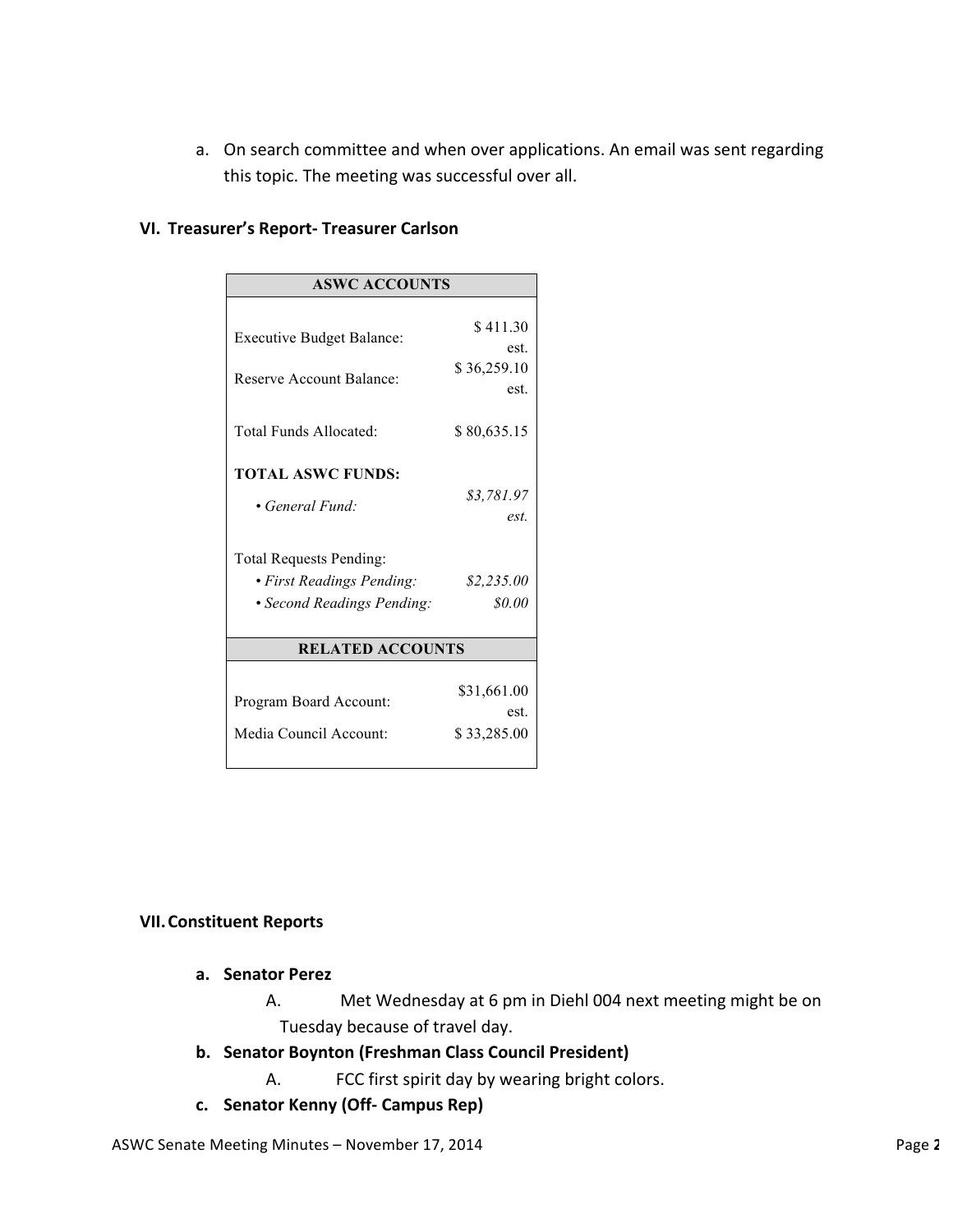- A. Nothing new to report.
- **d. Senator Romero (Off-Campus Rep)**
	- A. Nothing new to report.
- **e. Senator Perez (Off-Campus Rep)**
	- A. 200 dollars that were allocated will come back to senate.
- **f. Senator Meuwissen (Student Body Rep)**

A. Nothing new to report.

- **g. Senator Smith (Student Body Rep)**
	- A. Nothing new to report.
- **h. Senator Hoversten (Student Body Rep)**
	- A. Working on flyer for forum.
- **i. Senator Jones (Student Body Rep)**
	- A. Nothing new to report.
- **j. Senator Murillo (Residence Hall rep)**
	- A. Nothing new to report.
- **k. Senator Duong (Residence Hall rep)**
	- A. Karaoke night tomorrow at 6:30 in the Ball patio.
- **l. Senator Lendvai (Residence Hall rep)**
	- A. Come support CIA for event tomorrow.
- **m. Senator Reyes (SAAC rep)**
	- A. Met last week and will have last meeting this Thursday.
- n. **Senator Atoya (SAAC rep)**

A. Nothing new to report.

- **o. Senator Kimball (Inter-Club Council)**
	- A. Spoke with Debbie and Shauna about new ways to fund clubs.
- **p. Senator Perez (Social Justice Coalition)**
	- A. Nothing new to report.
- **q. Senator Guzman (Inter-Society council co chair)**
	- A. If interested in a society the page to submit bids is now open.
- **r. Senator Butler (Inter-Society council co chair)**
	- A. Athenians have an academic event this Thursday.

## **VIII. Committee Reports**

- a. Administrative- Vice President Duarte
	- a. Met Tuesday at 4:30 pm.
	- b. Drafted new bill regarding allocation for clubs.
- b. Budget- Treasurer Carlson
	- a. Any questions about funding request come to my office hours.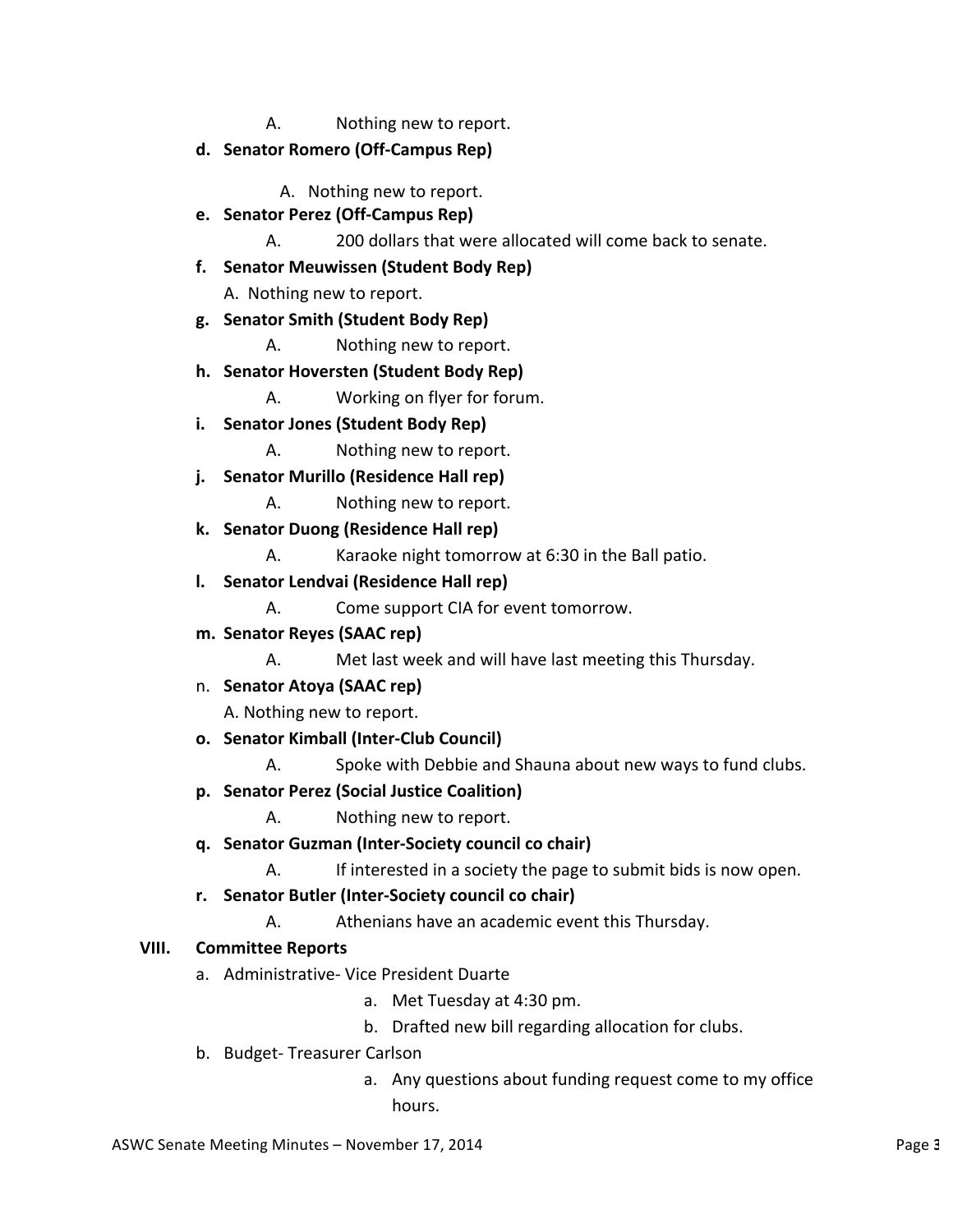- c. Campus Relations- Dir. Rashid
	- a. Nothing new to report.
- d. Elections- Secretary Ramirez
	- a. Nothing new to report.
- e. Program Board Program Board Director Allman
	- a. Wicked tickets quickly have been sold.
	- b. Sports fests this week go support.
- f. Advocacy- President Esquer
	- a. Will be meeting with campus security regarding some issues.
- g. Culinary- Senator Jones
	- a. More concerns and issues continue to arise in the Spot.
	- b. For example today the fridge in the spot was not working.
- h. Environmental- Senator Santacruz
	- a. Sent a couple emails about projects we look to start.
- i. Student Feedback- Senator Meuwissen
	- a. Gathering and organizing forum regarding the science center December 3<sup>rd</sup> at 4:30 pm.
- j. Commuter Senator Perez
	- a. Spoke with student feedback regarding a forum.
- IX. Public Voice This is the portion of the meeting for anyone who is not on the table to address any questions, comments, or concerns.

Sean Morris- clarification that even though a redesign will be taking place for the science building the parking situation will be accommodated.

## X. **First Readings**

- a. Math Club Meeting by the Math Club
	- A. Event will be November  $19<sup>th</sup>$ .
	- B. Request for fast track.
	- C. Total requested for event \$100.
	- D. Senator Meuwissen motions to fast track event under letter a.
- b. Derivative Olympics and Geometric Holiday Cookies by the Math Club
	- A. Hoping for students to compete and show their skills and promote studying before finals.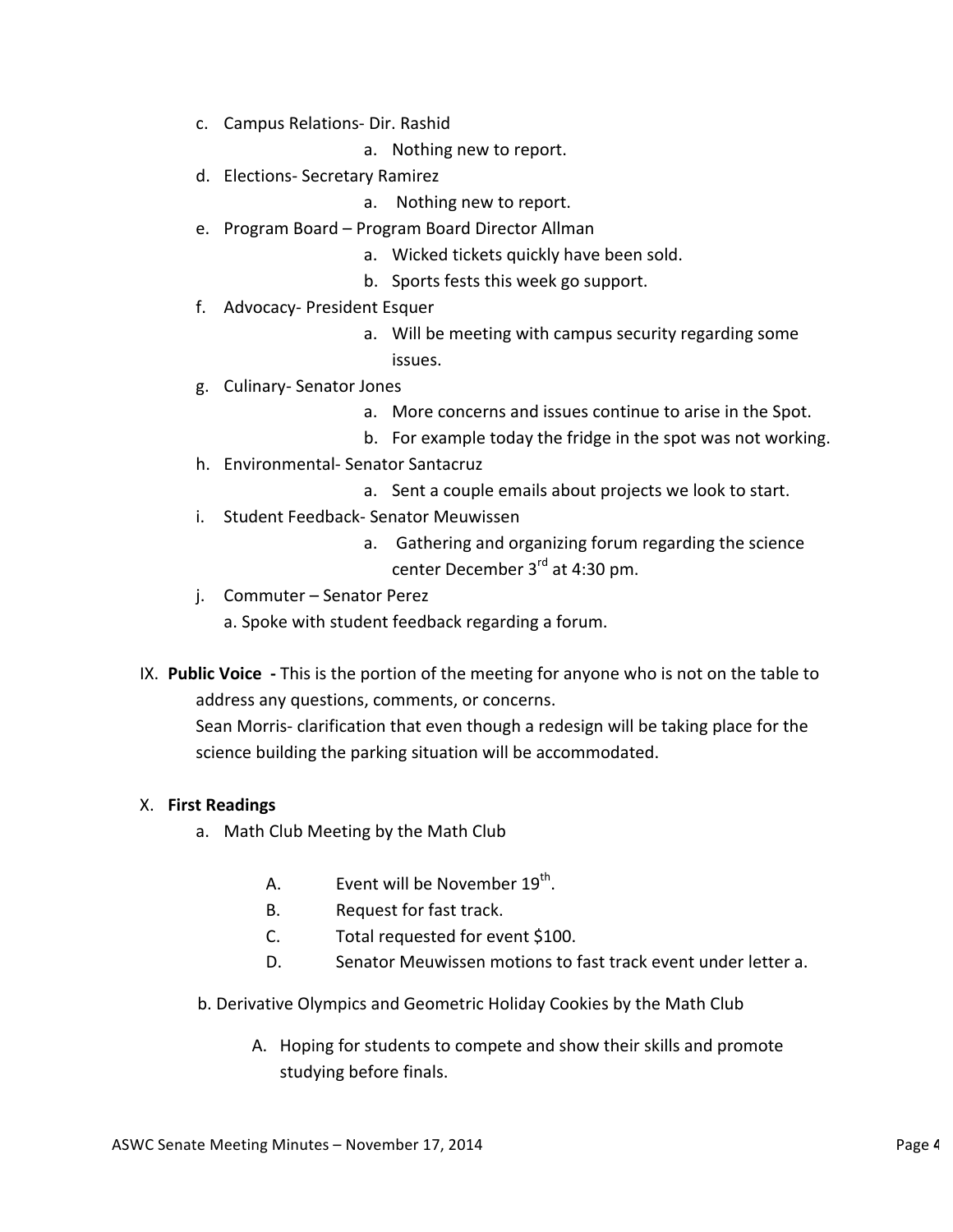- B. Requesting money for the cookie dough to create geometric cookies that will also be a beneficial activity and for pizza and refreshments.
- C. Request for fast track.
- D. Total requested \$135.
- E. Senator Murillo motions to fast track event under letter a.
- c. Thanksgiving Lunch by Commuter Student Association
	- a. 12 senators vote to hear the event that will happen November  $20<sup>th</sup>$ .
	- b. This event is not only for commuters but also for residents.
	- c. Requesting vouchers for a thanksgiving meal for approximately 150 students.
	- d. Total requested \$1,500.
	- e. Senator Romero motions to fast track event under letter b.
- d. Bodies the Exhibition by KNS
- a. Professors have offered extra credits for those who attend event date November  $23^{\text{rd}}$ .
- b. Request for fast track.
- c. Requesting bus for about 48 people total amount requested \$500.
- d. Event is open to all students' not just KNS students.
- e. Senator Butler motions to fast track event.

## XI. **Daily Calendar Considerations**

- a. Math Club
- a. Event is November  $19^{th}$ .
- b. Senator Kenny -motions to fund event in the requested amount of \$100.
- b. Thanksgiving Lunch by CSA.
	- a. Event will be November  $20^{th}$ .
	- b. Hoping this event will give a chance for commuters and residents to get to know each other.
	- c. In the past event has always been successful.
	- d. Senator Romero- Motions to fund event in requested event.
	- e. Senator Meuwissen objects to fund event in requested amount and recommends new amount of \$1,000. .
	- f. Event will be funded in the amount of  $$1,000$ .
- c. Bodies the Exhibition by KNS
	- a. EveSenator Kenny motions to fund event in the requested amount of \$500.